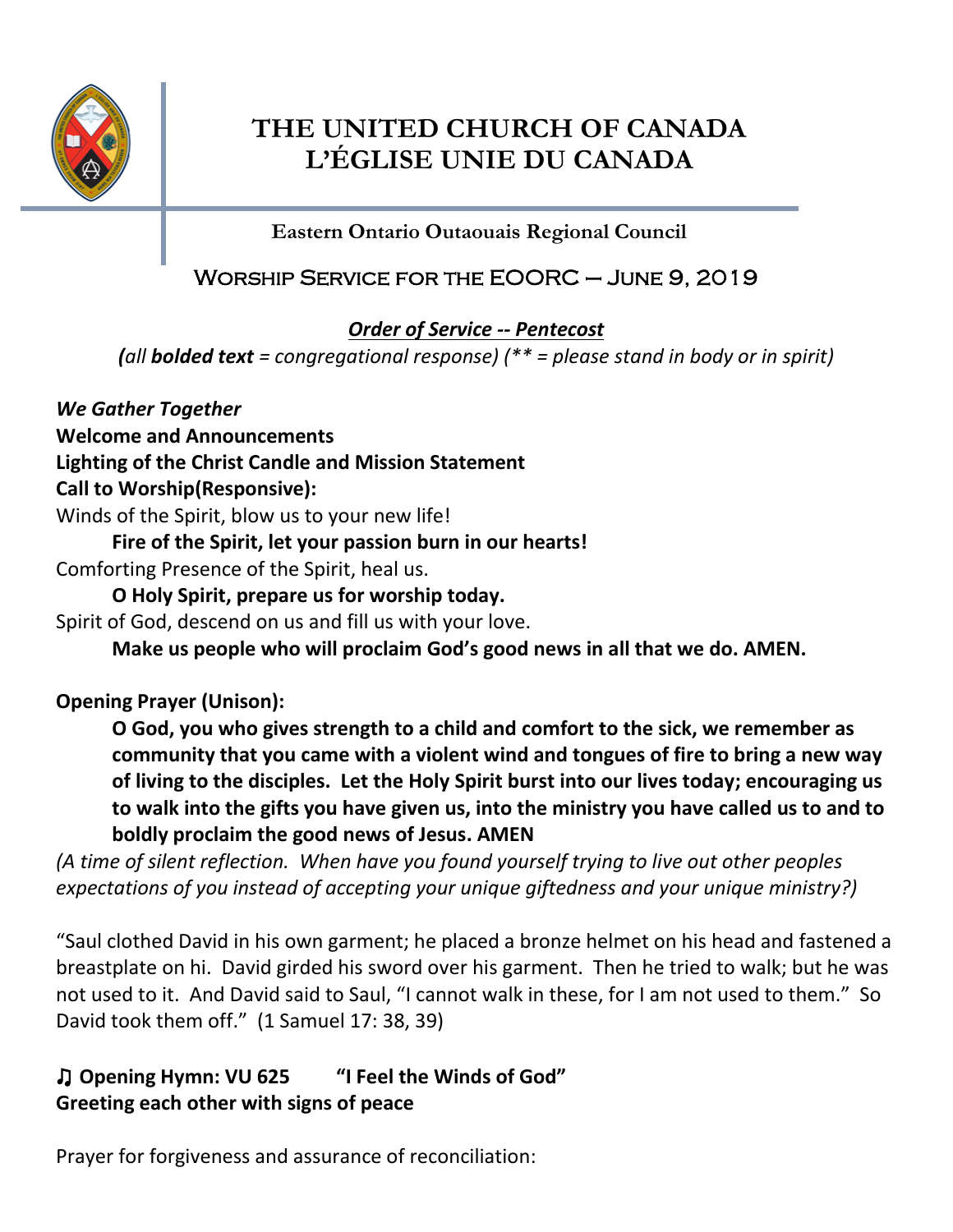Oh God of mercy and grace, we confess that we too often disregard our own gifts and our own ministry, and feel compelled by voices that would give us 'quick fix' or easy solutions. Remind us, on the day when your Spirit descended and allowed people to understand your Good News *in their own language* that we are called for a purpose not to be just like the others. Forgive us for not honoring our own abilities and our own gifts. AMEN

My friends, remember our scriptures this morning: "For this is how God loved the world: He gave[a] his one and only Son, so that everyone who believes in him will not perish but have eternal life. " John 3: 16, CEV. You are loved and you are forgiven. AMEN

## *We Listen to God's Word*

### ♫ **Hymn: MV 161 "I have called you by your name"**

• 1 Samuel 17: 24-40

Reflection: David and Goliath

♫ **Hymn: VU 326 "O for a thousand tongues to sing"**

*We Give Back to God*

Minute for Mission

#### **Offering**

#### ♫ **Dedication Hymn VU# 543 "We Give Thee But Thine Own"** \*\*

Offering Prayer: For all the gifts you have given us, for all the ways you have called us, we give you thanks, O God. AMEN

Prayers of the People and **Lord's Prayer** 

### *We Go Out in Joy*

### ♫ **Closing Hymn: VU 575" I'm Gonna Live So God Can Use Me"**

Commissioning and Benediction

Our worship has finished but our service has just begun. Go from here recognizing that you have been called and equipped to face your own Goliaths. And may the Peace that Passes all Understanding keep your hearts and minds in Christ Jesus. AMEN

### ♫ **Sung Benediction: MV 215 "Peace Be with You"**

*Peace be with you, peace forever, Peace be with you, my friends. Till we meet again, may God be with you. Peace, peace, peace.*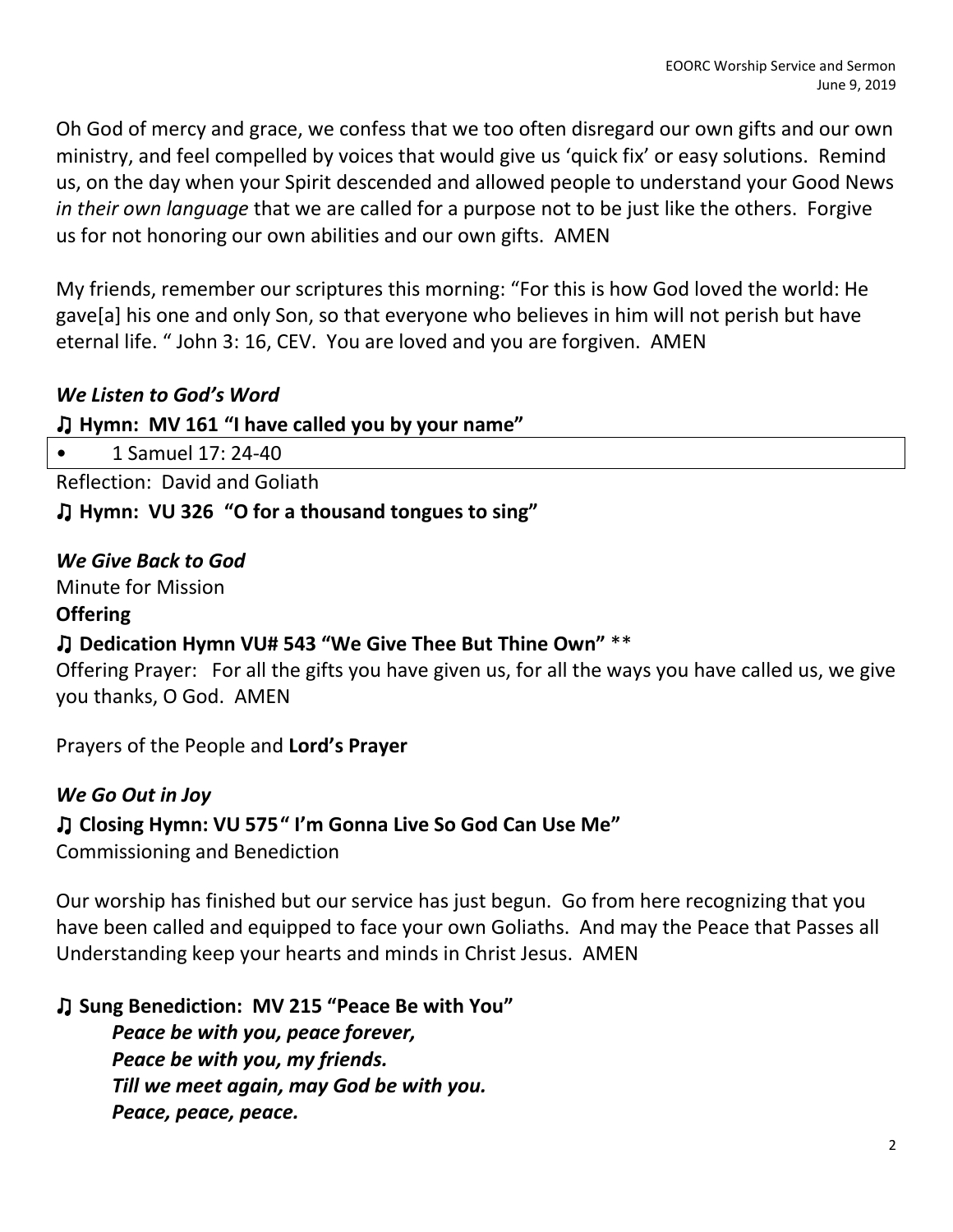#### **Sermon for the EOORC – June 9, 2019**

Our scripture reading today was the incredibly familiar story in 1 Samuel 17 of David and Goliath. I can still picture the Sunday School lesson and the flannel graph of David standing defiantly in front of Goliath with a sling shot and 'felling his enemy with a simple stone'. All the boys in my Sunday school were thrilled with this story and spent most of the time pinging each other off with elastics and spit balls until my long-suffering Sunday school teacher put an end to it all.

As an adult my re-reading of the story always alarmed me a little. It smacked a bit of endorsing child soldiers and using violence to resolve conflict. My Western, middle-aged, white mama eyes wants everyone in the story to sit down and hug it out – you know….

And so when I was pondering what God would have me say this morning, I was a little taken aback by being compelled to read this story again. The story is different to me this morning….and I want you to hear to specific verses again:

The first is the section from verses 28-30:

*28 When Eliab, David's oldest brother, heard him speaking with the men, he burned with anger at him and asked, "Why have you come down here? And with whom did you leave those few sheep in the wilderness? I know how conceited you are and how wicked your heart is; you came down only to watch the battle."*

*29 "Now what have I done?" said David. "Can't I even speak?" 30 He then turned away to someone else and brought up the same matter, and the men answered him as before.*

The second is the section from verses 38-40

*38 Then Saul dressed David in his own tunic. He put a coat of armor on him and a bronze helmet on his head. 39 David fastened on his sword over the tunic and tried walking around, because he was not used to them.*

*"I cannot go in these," he said to Saul, "because I am not used to them." So he took them off. 40 Then he took his staff in his hand, chose five smooth stones from the stream, put them in the pouch of his shepherd's bag and, with his sling in his hand, approached the Philistine.*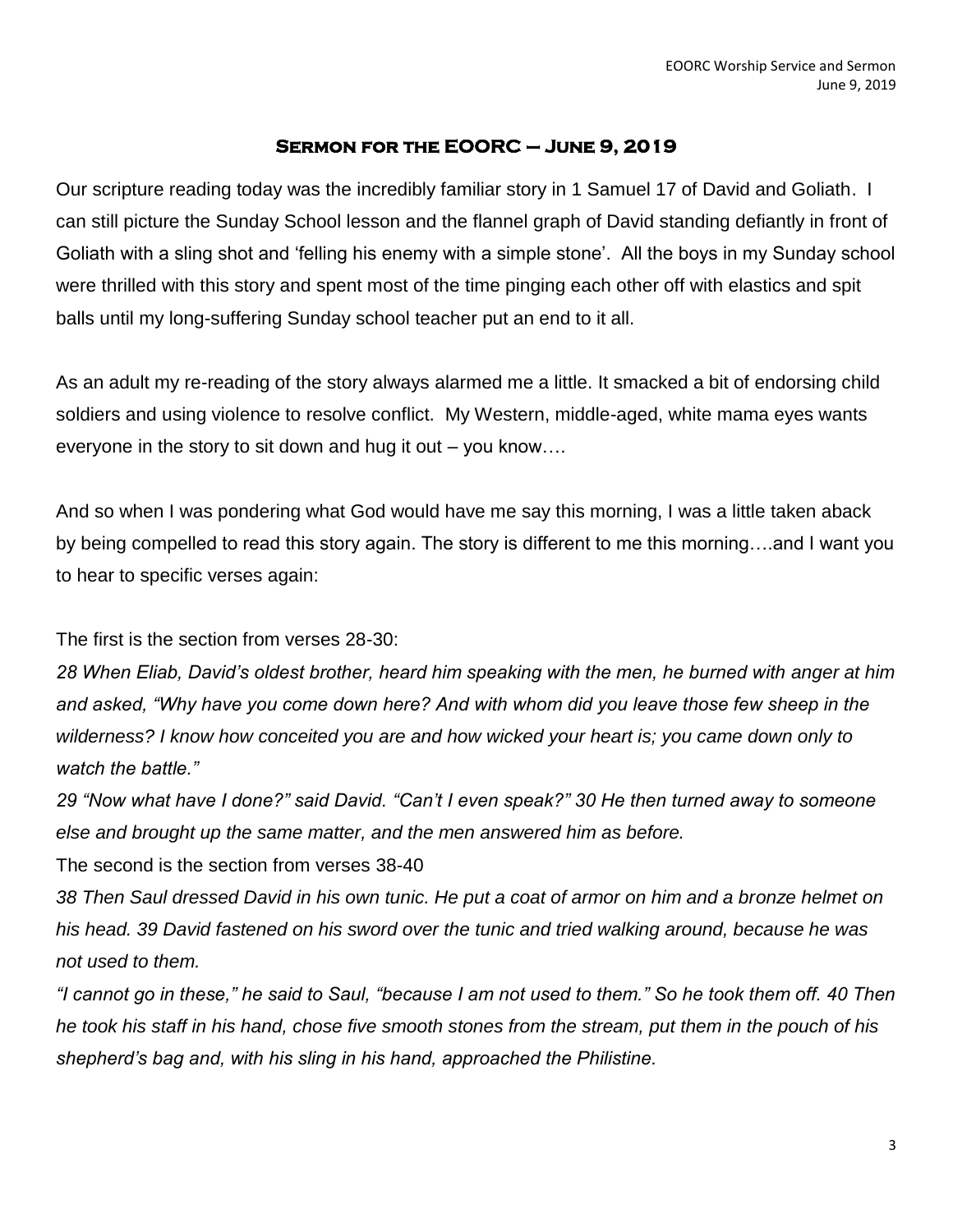A couple of summers ago I went to Chautauqua – in upstate New York. Chautauqua is this whole other place in this world. It started out, I believe as a United Methodist training center for Christian Education and has morphed into a multi-faith retreat/education/arts Town complete with its own stores and restaurants. Its bigger than the communities that I serve and frankly has more money than this little corner of Eastern Ontario and Western Quebec could ever even dream of. The day at Chautauqua is full of activities; concerts, speakers, yoga, sailing, workshops and so on and so on. The key to managing the place is to strategic plan what you're NOT going to do, rather than what you WILL do. The day always began with worship – worship was in an open air amphitheatre that is bigger than any other amphitheatre I've ever been in. 1500 people gathered for worship every morning. The bass section of the choir was bigger than the congregations of both of the churches I serve combined. We heard from big-names in the church world: William Barber, J Phillip Newell, Diana Butler-Bass, Barbara Brown Taylor – to name just a few. It was at the same time both thrilling and incredibly intimidating. I would go to workshop after workshop and hear what other Christian churches were doing around the world – the service and outreach was just stunning. The good news of Jesus Christ is alive and well in the world.

Well – except for maybe in my pastoral charge. At least that's how I felt.

These people, after all, were talking about outreach programs that were bigger and reached more people than the population of the entire region. They talked about the movement of the Holy Spirit to bring justice and grace to neighbourhoods that were enormous. And God seemed to be sweeping through them and bringing people in to worship on a Sunday morning in droves. When I returned to my little churches – and looked at my elderly and dwindling congregation I longed to bring this kind of revival into my world. David's lament of 'what did I do now – don't I even have a

voice' seemed right here – in front of my face.

So I tried. I tried to put the armour on that they had given me. And just like Saul did for David, they gave this to me out of love – because they truly wanted me to be protected and to go into the battle of our every day lives and safely slay the giants of our world – the giants of a world that goes against God's commandment to do justly, to love mercy and walk humbly.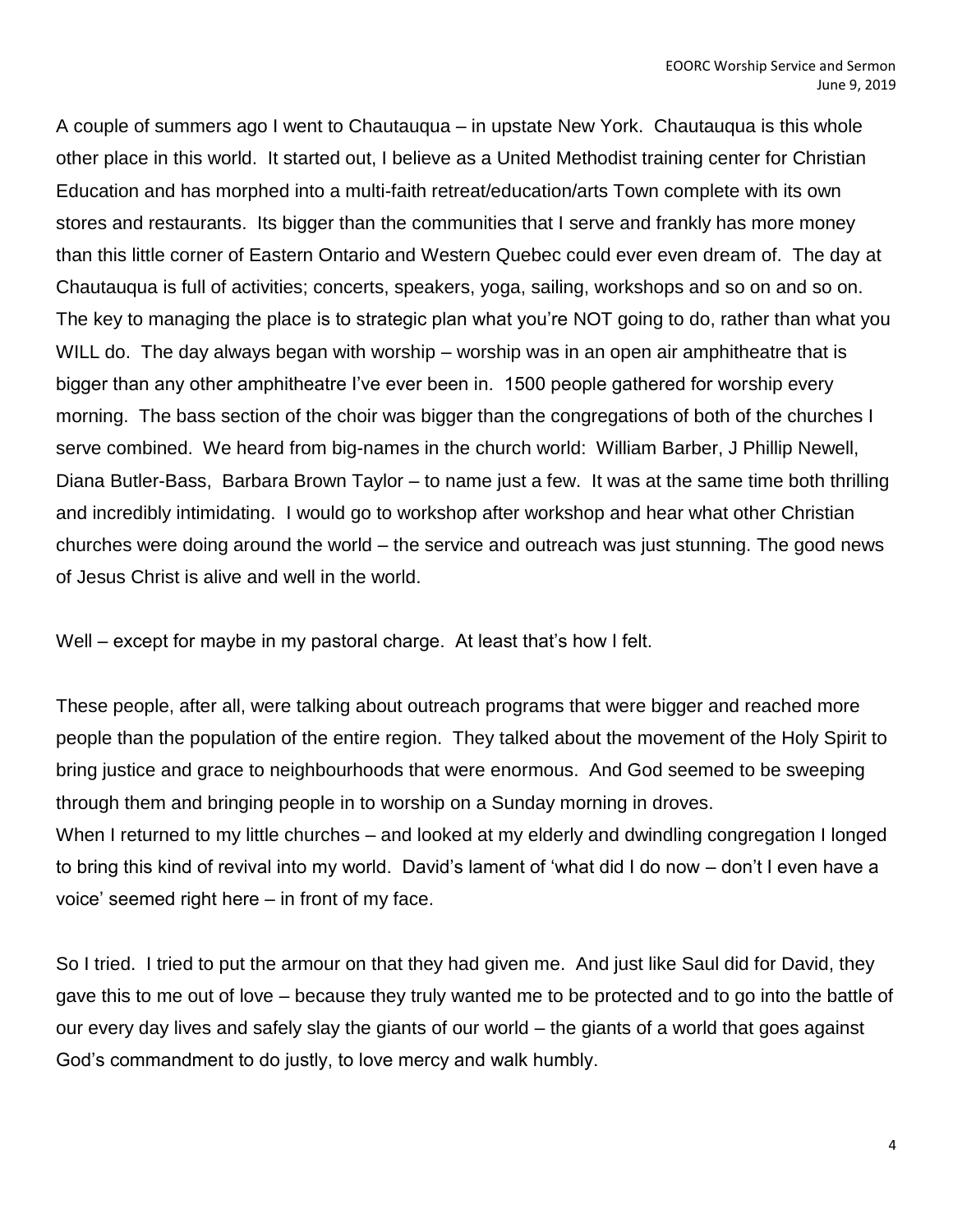I tried with new and innovative programs – I tried with – book studies, bible studies, breakfast programs, prayer vigils, meditation, Lectio Divina. You name it, I tried it. I diligently tried on every piece of armour that my Sauls had given me in the hope that it would mean that I could slay my giant – my giant of rural depopulation, of secularization, of materialism, of the increasing perception of that we, the church are not relevant in this secular world.

And you know what – it hasn't worked. The pastoral charge where I serve is slowly being defeated by this giant despite the amount of armour I have been given. We are smaller than we were two summers ago. We are poorer. We are older. And we are tired. Lugging around Saul's armour is too heavy for us. And just like David, we can't use this armour because its not what we've been given we are too busy trying to adapt to using Saul's borrowed equipment and not recognizing that we have been prepared for this time and place all along with our own strength and our own gifts.

David was considered to young and too small to be one of the warriors in God's army. David was accused of being negligent in his job and being conceited in his abilities when he offered to step up and help. David had to plead with people to be allowed to be part of things because what he was offering seemed like certain suicide to the other people in Saul's army. And then David had to have enough sense of his own giftedness to take off Saul's armor and use the equipment that he knew; despite Saul's well intentioned offer of help; despite the belief that it takes might to defeat might….despite everything that history said would be helpful.

David took off Saul's armour because he couldn't use it. And he took what he knew how to use, and he defeated the Giant.

As a church we are staring into the face of a really really big giant – aren't we. And its really frightening. I heard a stat some time ago, and I hear it in my own mind a lot. And that's the stat that tells me that we are closing 1 united church a week in this country. There was a research project that projected that the church would only have marginal existence within the next 10 years. The CBC recently had an article on the loss of significant religious architecture because of the decline of the church. And all of this makes me catch my breath.. My own pastoral charge had their annual meetings this past few weeks and we're frankly in huge financial trouble. And the research tells me that when organizations are downsizing or are competing for resources then the incidents of